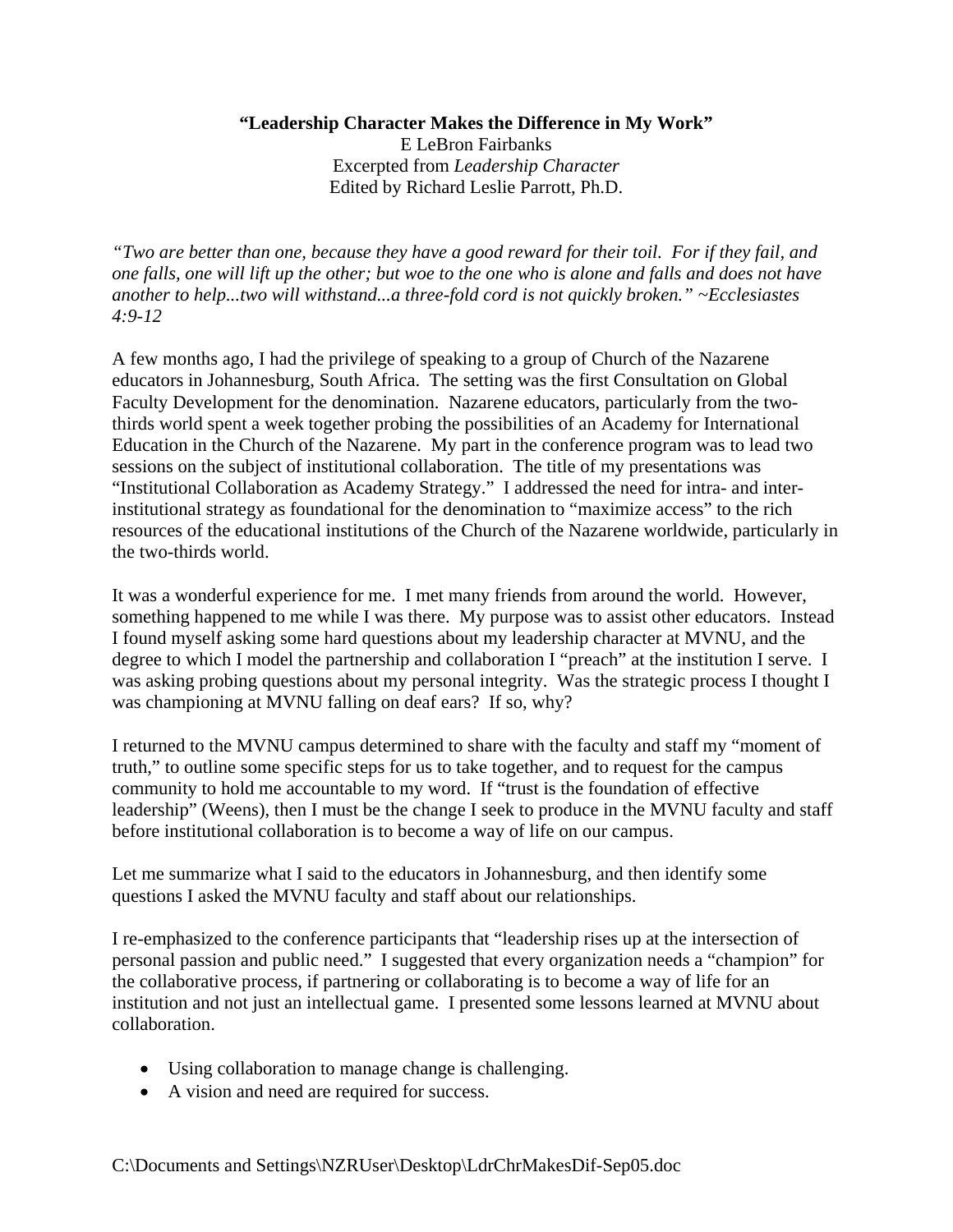- Regular communication is the glue of collaboration.
- Active, committed leadership at the senior administrative level is required.
- The greater the trust and communication, the faster and more profound is the benefit.
- Institutional collaboration must become institutional strategy.

Using Winer's model, I asked the participants to evaluate their institutions regarding the following factors with ratings of high, medium, or low, even as I participated in the process by evaluating MVNU regarding successful collaborative efforts:

*Environment:* History and leadership? Favorable climate?

*Membership:* Trust? In member's self interest? Able to compromise?

*Communication:* Open and frequent? Established links?

*Purpose:* Attainable Goals? Shared vision?

*Resources:* Sufficient funds? Sufficient time? Skilled Facilitator?

Before I completed the presentation, I made some remarks using quotes I had included for them in a booklet I had distributed. But as I was speaking to THEM, I found myself speaking to myself as the MVNU President. I sincerely want to increase the level of involvement and trust between the administration and the campus community of employees. The power of three (or more) as affirmed in the Ecclesiastes is a powerful image and necessary concept for an institution seeking to make and embrace collaboration as strategy.

Indeed, institutional collaboration must become institutional strategy at MVNU. This is my passion. But it will not happen simply by the institutional president making pronouncements. It will happen if we within the academic community passionately believe with Helen Keller that "alone we can do so little, together we can do so much."

More specifically, I returned to MVNU and shared with the campus community the following commitments:

 I want to affirm to you that I am your brother in Christ with whom you can work as I and you fulfill our vocation or calling at MVNU.

 With this affirmation will come a renewed emphasis on continued training and development. The staff development committee is being restructured and will provide ongoing staff development throughout the year.

 I will work closely with a task force specifically and with the campus community during the next eighteen months to streamline the administrative and decision making structures. The goal is to facilitate, not inhibit, you in accomplishing your vocational assignments and realizing your ministry goals at MVNU. "None of us is as smart as all of us."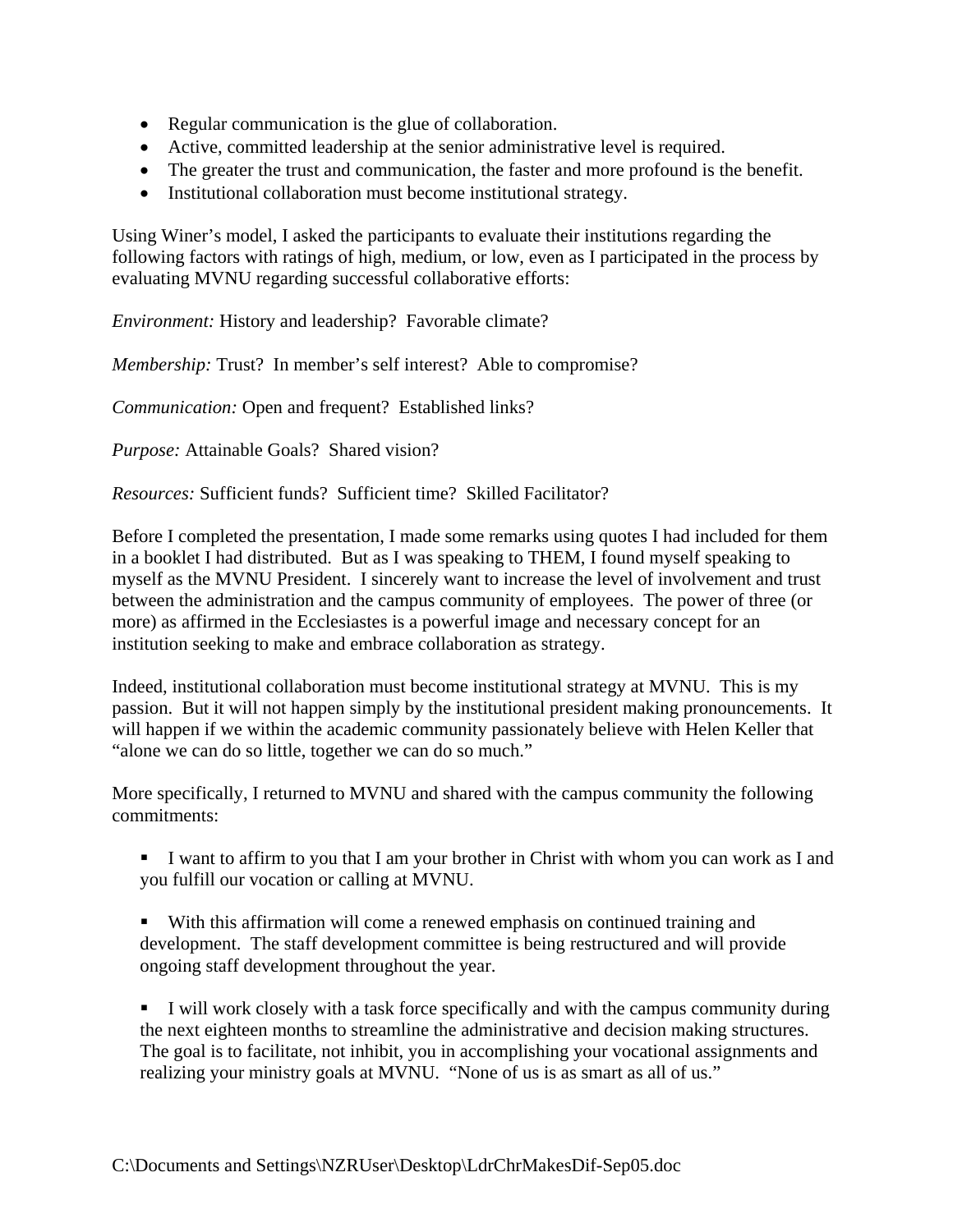• The MVNU vision statement needs revising. I shared with the MVNU Board of Trustees recently that it needed to revise the present MVNU statement. The cabinet has reviewed a draft revision statement formed by Chaplain Sivewright and his team. I want each of you to review and comment on the statement before a final revision is prepared for the Board of Trustees to approve.

A task force has been working to revise the MVNU master campus development plan in light of enrollment growth projections for the next twenty years and the recent acquisition of the Pinecrest farm across Martinsburg Road. The campus now consists of 401 acres. You will have another opportunity to review the several scenarios developed by the task force and our consultants before recommendations are forwarded to the Board of Trustees for consideration.

 A Board appointed task force is studying the issue of university status for MVNU. The MVNU faculty and staff will have an opportunity to discuss the information and tentative recommendations already forwarded to you in the mail.

 I want to find ways to periodically update the campus community regarding our progress in developing an operating budget proposal for the Board of Trustees. I believe you trust us, but I think the budget planning committee can do a more effective job in communicating with you the process, progress, problems, and potential regarding the budget building experience.

I shared with the campus community the African proverb that states, "*When the elephant fights, it is the grass that suffers."* (Proverb of the Kikuyu people of Africa)

The proverb means that when the people in power (the leaders) fight, it is the "grass-roots" people who get hurt. I seek to empower and support the faculty and staff. Yet I wonder if the structure presently in place facilitates or inhibits the "grass roots" of this institution from working and relating at their peak potential.

I concluded my remarks to the faculty and staff by stating, "In a new and profound way since my Johannesburg experience, to a degree I don't think has characterized me in the past, I want to understand, embrace and lead the academic faith community at MVNU from the perspective reflected in the eight commitments outlined above."

Integrity. Character. Vulnerability. Community. Courage. Conviction. Gratitude. Hope. Trust. These words shape an institutional leader of an academic faith community who seeks to lead from a Christian value base. Have I succeeded in all that was outlined above to the MVNU faculty and staff? No! Interestingly, more was accomplished that one might expect. This issue, however, is not so much a "checklist" of accomplishments as the growth of the leader in both competence and character. And the growth of the led!

Since the event on campus when I presented the above material to the faculty and staff, I have continued to think about the broader theme of leadership character, particularly as the imperative relates to leading an academic community of faith in the midst of diverse personalities,